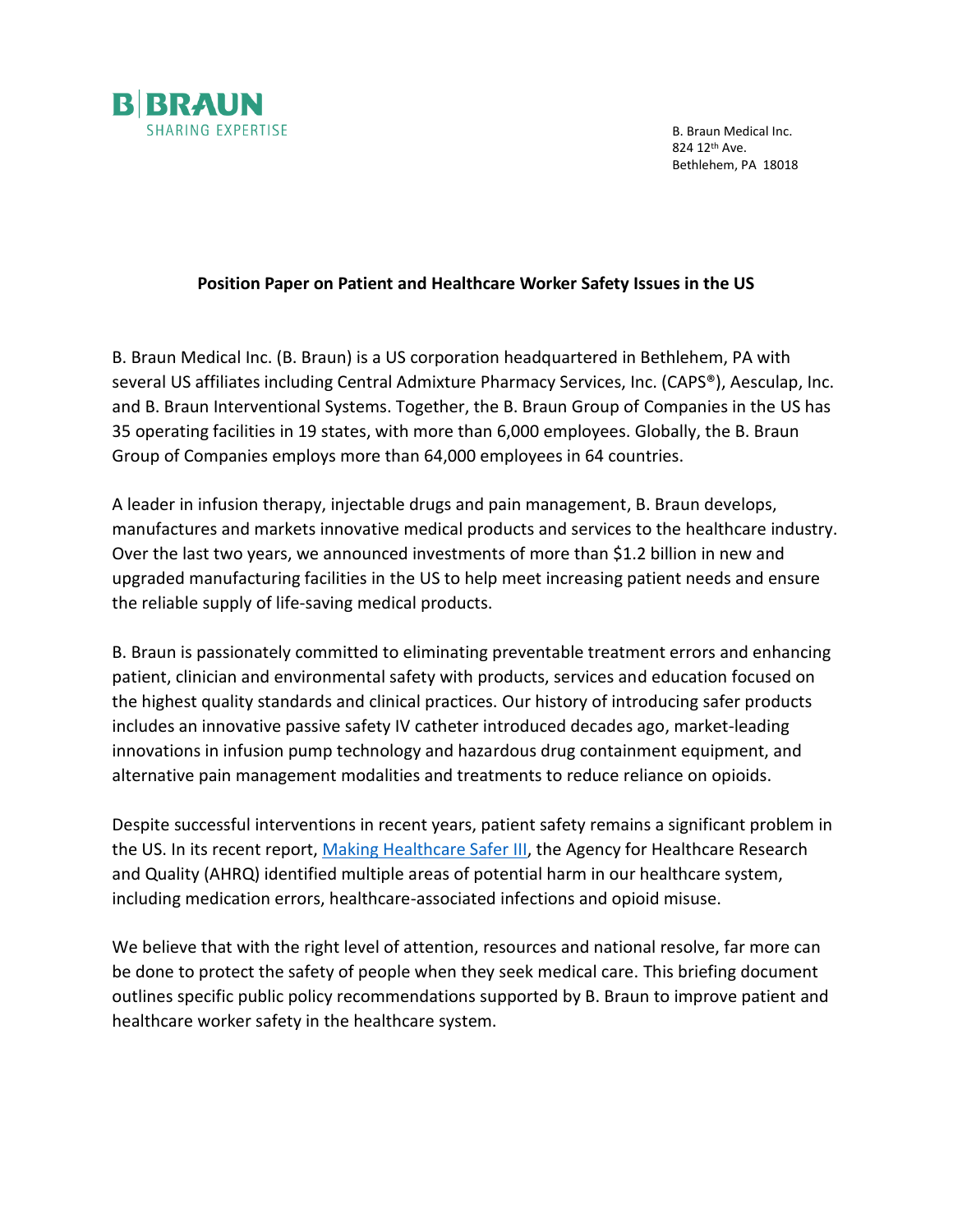## **POLICY PRIORITIES**

## **Reducing Healthcare-Associated Infections from PIVCs**

According to the HHS Office of Disease Prevention and Health Promotion, Healthcare-Associated Infections (HAIs) remain a significant cause of illness and death in the US. At any given time, about 1 in 25 inpatients have an infection related to hospital care. These infections lead to tens of thousands of deaths and cost the US health care system billions of dollars each year. [\(ODPHP\)](https://health.gov/our-work/health-care-quality/health-care-associated-infections) Infections associated with the insertion of central-line venous catheters have been closely monitored for many years, and strong guidelines exist to help reduce central lineassociated bloodstream infections (CLABSI). [\(CDC\)](https://health.gov/our-work/health-care-quality/health-care-associated-infections/targets-metrics) However, research suggests that the widespread use of peripheral intravenous catheters (PIVCs) contributes to medical complications at a significant rate in US hospitals, contributing to higher spending, longer and more intensive care, and higher mortality. In addition, infections due to PIVCs may have been underreported due to the lack of mandatory reporting for these devices. [\(Inquiry\)](https://www.ncbi.nlm.nih.gov/pmc/articles/PMC6747868/)

B. Braun supports policy changes under the HHS [Action Plan to Prevent Healthcare-](https://health.gov/our-work/health-care-quality/health-care-associated-infections/national-hai-action-plan)[Associated Infections](https://health.gov/our-work/health-care-quality/health-care-associated-infections/national-hai-action-plan) to improve the tracking and reporting of catheter-related blood stream infections (CRBSI), with an expanded focus on monitoring and prevention strategies to reduce infection and complication risks associated with the insertion and maintenance of peripheral IV catheters.

# **Improve Vascular Access Standards**

The most common invasive procedure in healthcare is the insertion of a peripheral intravenous catheter (PIVC); yet, only 57% of nursing students receive education on this procedure. [\(Journal](https://pubmed.ncbi.nlm.nih.gov/28850656/)  [of Continuing Ed in Nursing\)](https://pubmed.ncbi.nlm.nih.gov/28850656/) Hospitals are left with the burden to train and ensure competency; however, only 46% have a process to evaluate these skills. [\(JAVA\)](https://www.researchgate.net/publication/331474025_Addressing_the_Silence_a_Need_for_Peripheral_Intravenous_Education_in_North_America) Research shows that the rates of PIVC failure and unscheduled restarts are unacceptably high, with failure rates ranging from 33-69 percent. [\(PLOS One\)](https://www.ncbi.nlm.nih.gov/pmc/articles/PMC5831386/) This can lead to serious implications for patients and healthcare systems, including increased costs and length of treatment. [\(Inquiry\)](https://www.ncbi.nlm.nih.gov/pmc/articles/PMC6747868/) B. Braun is partnering with the Association for Vascular Access (AVA) to develop a common curriculum to improve training on the placement of PIVCs. We believe the creation of federal guidelines and educational materials will accelerate the wide adoption of improved vascular access standards, leading to reduced failure rates and improved outcomes.

 $\Rightarrow$  B. Braun supports initiation of a standards review process by the CMS Center for Clinical Standards and Quality, including the establishment of clear quality measures to standardize the placement and maintenance of peripheral intravenous catheters (PIVCs) and requirements for hospital-acquired condition reporting for all medical devices dwelling in a patient's bloodstream.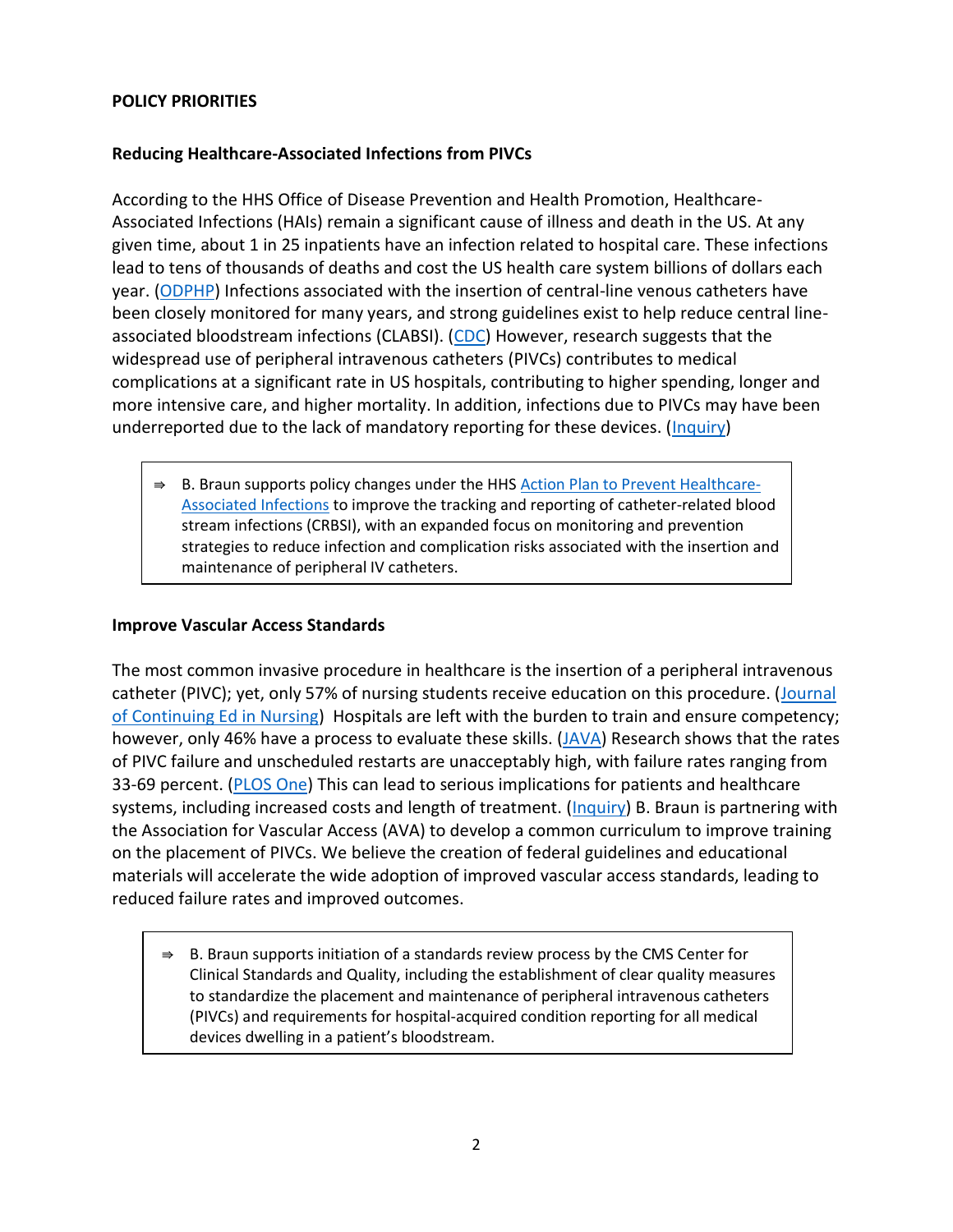B. Braun urges the Agency for Healthcare Research and Quality (AHRQ) to develop guidelines and educational materials for healthcare systems and learning institutions to improve and standardize the placement and maintenance of peripheral intravenous catheters (PIVCs).

### **Reduce Patient Exposure to Phthalates and Other EDCs**

More than 40 years ago, B. Braun recognized the environmental and patient risks posed by medical products containing diethylhexyl phthalate (DEHP), a commonly used endocrine disrupting compound (EDC). B. Braun was the first medical device manufacturer to remove these harmful substances from many of our products, and remain the only supplier to offer a full line of IV drug/solution containers not made with PVC, DEHP or other phthalates. The evidence of patient exposure to EDCs during the course of clinical care is well established, and science continues to demonstrate the need to reduce patient risk from such exposure. As summarized in a recent article in the Journal of Clinical Endocrinology & Metabolism: "It is clear that medications and medical supplies contain EDCs, and some of our most vulnerable patients are those most highly exposed. It is time for a reckoning in the healthcare community to address our role in exposing patients to potentially harmful chemicals and to devise a path forward to address the ethical and clinical implications of this poorly understood iatrogenic risk." ([JCEM\)](https://www.ncbi.nlm.nih.gov/pmc/articles/PMC7442273/) B. Braun is committed to working with policy leaders, scientists and other stakeholders to support the removal of EDC risk for all patients, and in all products. There are immediate opportunities where safe alternatives to EDC's already exist in the marketplace, such as IV containers, and these should be pursued vigorously. Action at the state level on this issue has been minimal, but it is worth noting that the State of California advises patients undergoing medical procedures to plan ahead by requesting medical devices that do not contain DEHP. [\(DEHP Fact Sheet\)](https://www.p65warnings.ca.gov/fact-sheets/di2-ethylhexylphthalate-dehp) The adoption of broad measures to protect patients will require progress on multiple fronts – regulatory, marketplace, testing, and R&D, to encourage new, safe materials. To that end, we support the following as a starting point for federal action:

- $\Rightarrow$  B. Braun supports the establishment of a multi-agency federal task force to examine and recommend immediate steps to reduce patient exposure to EDCs, educate healthcare providers about the science of endocrine disruption, and establish longterm plans to eliminate EDC risk.
- B. Braun supports the review and updating of FDA guidelines on the use of DEHP and other phthalates and EDCs in IV bags and other medical equipment based on new evidence of exposure risks since FDA announced the availability of Draft Guidance on medical devices made with PVC and DEHP in 2002. [\(Draft FDA Guidance\)](https://www.govinfo.gov/content/pkg/FR-2002-09-06/pdf/02-22687.pdf)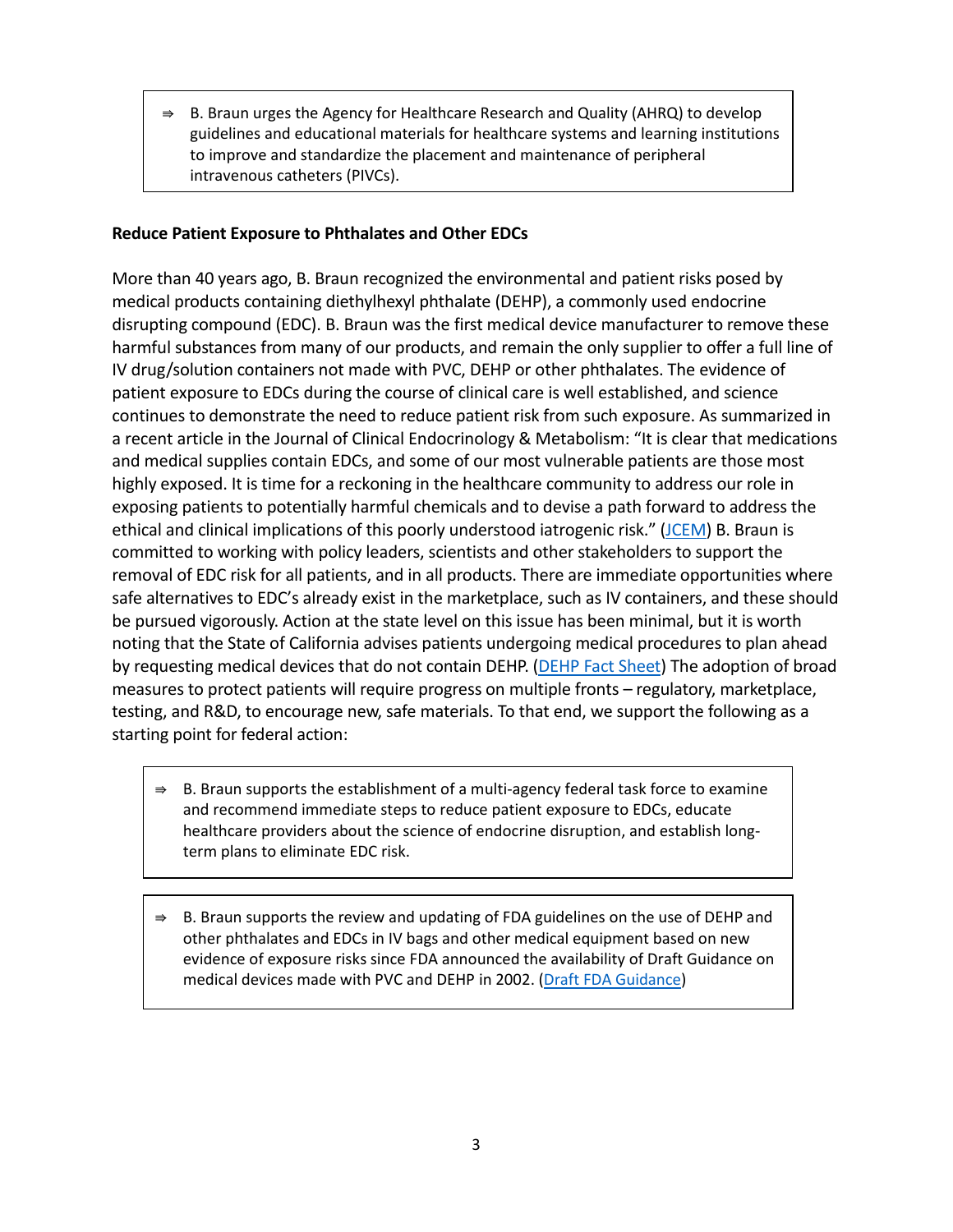B. Braun applauds the adoption of the Sustainable Chemistry Research and Development Act (Senators Coons & Collins) as part of the National Defense Authorization Act for FY 2021 (H.R.6395). As part of this law, an interagency working group led by the White House Office of Science and Technology Policy will be established to coordinate federal programs and activities in support of sustainable chemistry. We believe those programs should include R&D, demonstration projects and training programs aimed at minimizing the use of EDCs and other chemicals of concern used in medical devices.

### **Implementation of ISO-Compliant Connectors**

Healthcare institutions around the world are in the process of implementing new ISO standards for neuraxial connectors (ISO 80369-6), commonly referred to as NRFit. The new standards were developed to prevent tubing misconnections that could result in harmful, sometimes fatal, wrong administration route errors in which inappropriate medications are delivered to patients in the wrong target space. [\(ISMP\)](https://ismp.org/resources/nrfit-global-fit-neuraxial-medication-safety) The FDA has compiled numerous case studies of adverse events from misconnections. [\(FDA\)](https://www.fda.gov/medical-devices/medical-device-connectors/examples-medical-device-misconnections) B. Braun has been at the forefront of helping health systems comply with the transition to NRFit connectors. However, with the exception of a number of leading health systems and facilities in California, where state law mandated the conversion to NRFit connectors by January 1, 2017, the conversion process in the US has been slow.

⇛ B. Braun supports increased efforts by the FDA and other health agencies to improve patient safety and minimize the risk of adverse events by building awareness and initiating programs to accelerate the transition to ISO-compliant NRFit connectors across the US healthcare system.

### **Prevention of Opioids Abuse**

Opioids are often prescribed to treat moderate-to-severe pain, particularly following surgery or injury. The National Institute on Drug Abuse reports that the misuse of and addiction to opioids is a "serious national crisis that affects public health as well as social and economic welfare." [\(NIH\)](https://www.drugabuse.gov/drug-topics/opioids/opioid-overdose-crisis) In 2017, prescription opioid misuse affected an estimated 11.4 million individuals in the US. [\(Task Force Report\)](https://www.hhs.gov/sites/default/files/pain-mgmt-best-practices-draft-final-report-05062019.pdf) To reverse this epidemic, we need to improve the way pain is treated, including the broader use of alternative or adjunctive treatments such as regional anesthesia (RA) and peripheral nerve blocks (PNBs), and when possible for immediate post-op or injury, non-opioid analgesics with better bioavailability than oral, like IV acetaminophen, which can lessen or eliminate the use of opioids. These and other recommendations are included in the 2019 report by the Pain Management Best Practices Inter-Agency Task Force convened by the Department of Health and Human Services (HHS). [\(Task Force Report\)](https://www.hhs.gov/sites/default/files/pain-mgmt-best-practices-draft-final-report-05062019.pdf)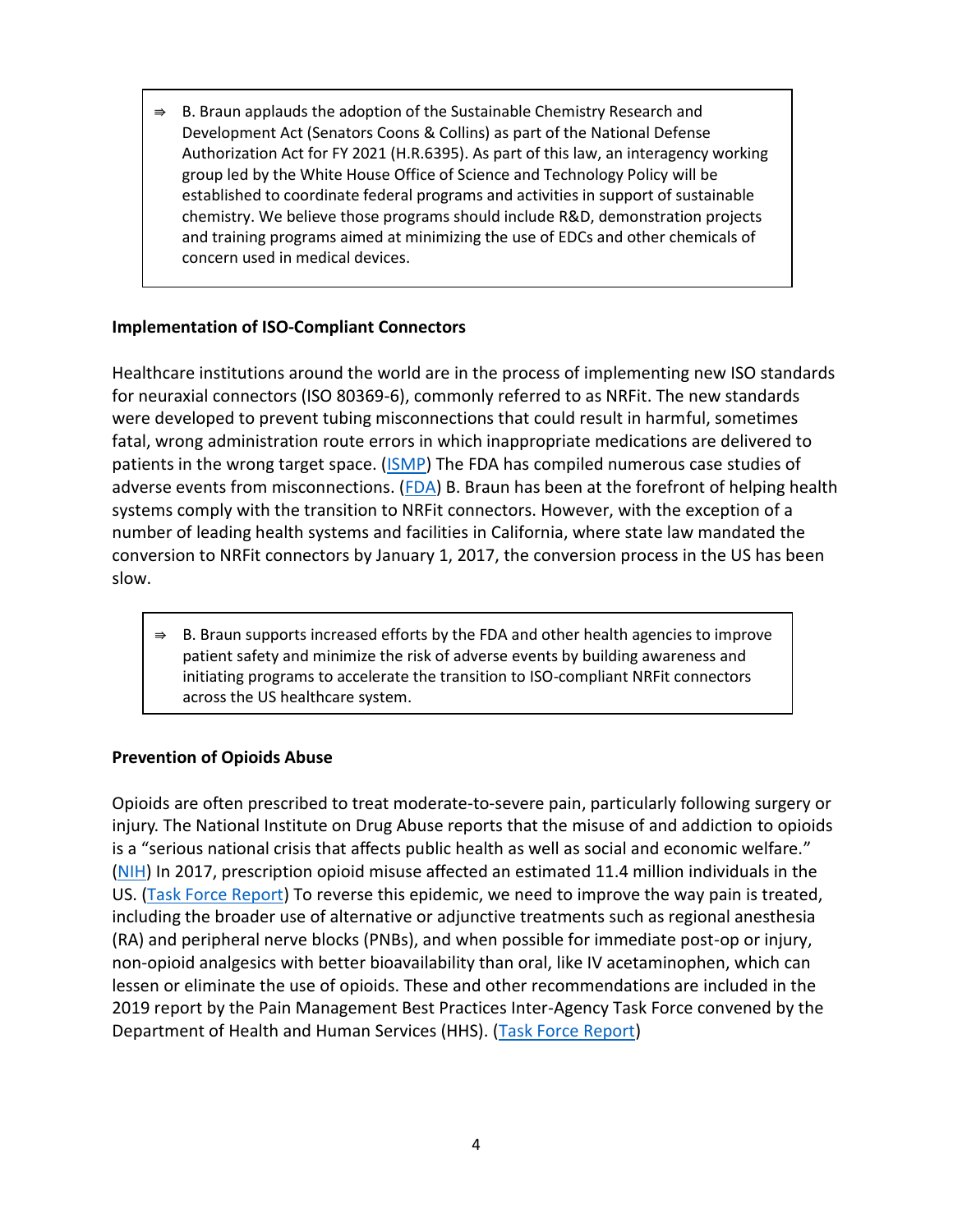$\Rightarrow$  B. Braun supports the development of enhanced programs by HHS and other health agencies to build awareness of alternatives to opioids, and accelerate the implementation of recommendations by the Pain Management Best Practices Inter-Agency Task Force.

### **Improving Infusion Pump Safety Standards**

Intravenous (IV) infusion pumps are a mainstay throughout healthcare, including in hospitals, infusion centers, emergency medical service vehicles, and other settings. As a primary source of fluid and medication delivery, the role of these pumps in patient care is critical. At the same time, infusion pumps have been associated with persistent safety problems that can result in over- or under-infusion, and missed or delayed therapy. To address these issues, in 2010 the FDA undertook the *Infusion Pump Improvement Initiative*, which established new requirements for infusion pump manufacturers, facilitated device improvements, and increased user awareness. This effort and other industry safety programs have led to a decline in the number o[f Class I recalls](https://www.accessdata.fda.gov/scripts/cdrh/cfdocs/cfRES/res.cfm) over the past several years, but recalls continue to occur. [\(Answering the Call](https://www.firstinquality.com/)  [for Quality\)](https://www.firstinquality.com/) As the use of automated IV infusion pumps, or "smart" pumps, continues to increase, it will be important for the FDA to continue its active engagement in public/private partnerships and other actions to help ensure that patients are protected from harm.

B. Braun encourages close involvement by the FDA in the development of improved industry standards for IV infusion pumps, including efforts with the Association for the Advancement of Medical Instrumentation (AAMI) to finalize new Technical Information Reports related to pump safety.

### **Protecting Healthcare Workers from Exposure to Hazardous Drugs**

Closed-system transfer devices (CSTDs) are medical devices designed to protect the healthcare workforce from occupational exposure to potentially hazardous drugs, such as antineoplastic drugs. There are two major types of CSTDs in the commercial marketplace that are both subject to clearance by the FDA – physical barrier and air cleaning CSTDs. For the last several years, the National Institute for Occupational Safety and Health (NIOSH) has struggled to develop and finalize a testing protocol that could be used to evaluate all types of CSTDs. As a result, NIOSH has alternated its approach to developing a testing protocol by, at times, focusing on developing a testing protocol for only one type of CSTD, and at other times announcing its intention to establish a universal testing protocol. NIOSH's lack of a clear and consistent approach to developing a protocol to test the relative performance of CSTDs has resulted in marketplace confusion over the years and, at times, has distorted the competitive landscape by driving purchasers to use the type of CSTD with a NIOSH draft testing protocol.